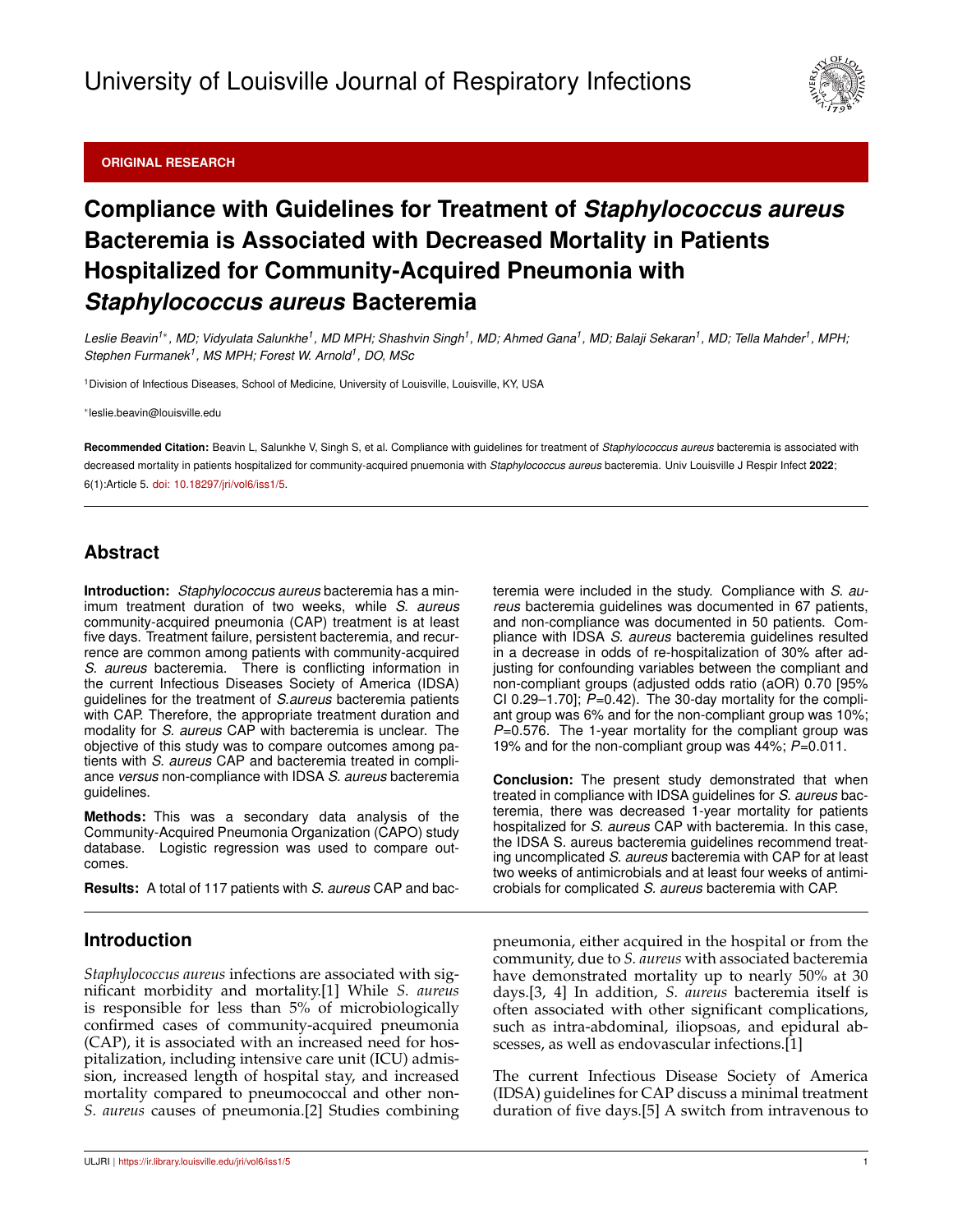



oral antimicrobial therapy is recommended when the patient is clinically stable and can tolerate and absorb oral antimicrobials.[5] However, there is no specific recommendation for *S. aureus* CAP complicated by bacteremia in the 2019 IDSA CAP guidelines. Therefore, the guidelines did not address this significant point and did not give specific recommendations on managing patients with *S. aureus* CAP complicated by bacteremia, thus being quite different from the IDSA guidelines for *S. aureus* bacteremia, which recommend a minimum treatment duration of 14 days for uncomplicated bacteremia and at least 4-6 weeks of intravenous antimicrobial therapy for complicated bacteremia.[6] Given the conflicting information in the current IDSA guidelines, the appropriate treatment duration and modality for *S. aureus* CAP with associated bacteremia remains unclear. A recent opinion piece addressed this conflict in treatment recommendations and suggested that in cases of *S. aureus* CAP associated with bacteremia, bacteremia itself should be the primary diagnosis guiding treatment.[7] However, more definitive data are needed to support this recommendation. The objective of this study was to compare outcomes among patients with *S. aureus* CAP with bacteremia treated in compliance *versus* non-compliance with IDSA *S. aureus* bacteremia guidelines.

### **Methods**

#### *Study design and subjects*

The study design was a secondary data analysis of the Community-Acquired Pneumonia Organization (CAPO) study database. CAPO is a retrospective observational study of hospitalized adults with CAP in 130 institutions in 28 countries. Patients included in the study were hospitalized at four specific Louisville hospitals with CAP and at least one blood culture positive for *S. aureus*. Continuous patients were included from December 2012 to March 2018. Patients were excluded if they were pregnant, had a history of intravenous drug use, were younger than 18 years of age, had antimicrobials or medical care withdrawn during the study, did not have follow-up blood cultures, or left against medical advice. This study was approved by the University of Louisville Institutional Review Board (IRB number 11.0613).

#### *Definitions*

A patient was defined as having CAP when the following two criteria were met: 1) presence of a new pulmonary infiltrate on chest radiograph or chest computed tomography scan at the time of hospitalization and 2) at least one of the following: a) new cough or increased cough or sputum production, b) fever  $>37.8$  °C (100.0 °F) or hypothermia  $\langle 35.6^{\circ}$ C (96.0°F), c) changes in leukocyte count (leukocytosis: >11,000 cells/mL; left shift: >10% band forms/mL; or leukopenia: <4000 cells/mL).

A patient with CAP with *S. aureus* bacteremia was defined as a patient admitted to the hospital for CAP in whom *S. aureus* was isolated from a blood culture. Patients with hospital-acquired pneumonia (HAP) were omitted.

A patient was defined as being compliant or noncompliant with the IDSA *S. aureus* guidelines based on having complicated or uncomplicated bacteremia and on the duration of therapy (see **Figure 1**). A patient was defined as having complicated bacteremia when one or more of the following was present: 1) a temperature that did not drop below 100.5 °F during the first three days of antimicrobial therapy; 2) an echocardiogram revealing valvular pathology or vegetation; 3) prosthetic material or joints; 4) an immunocompromis-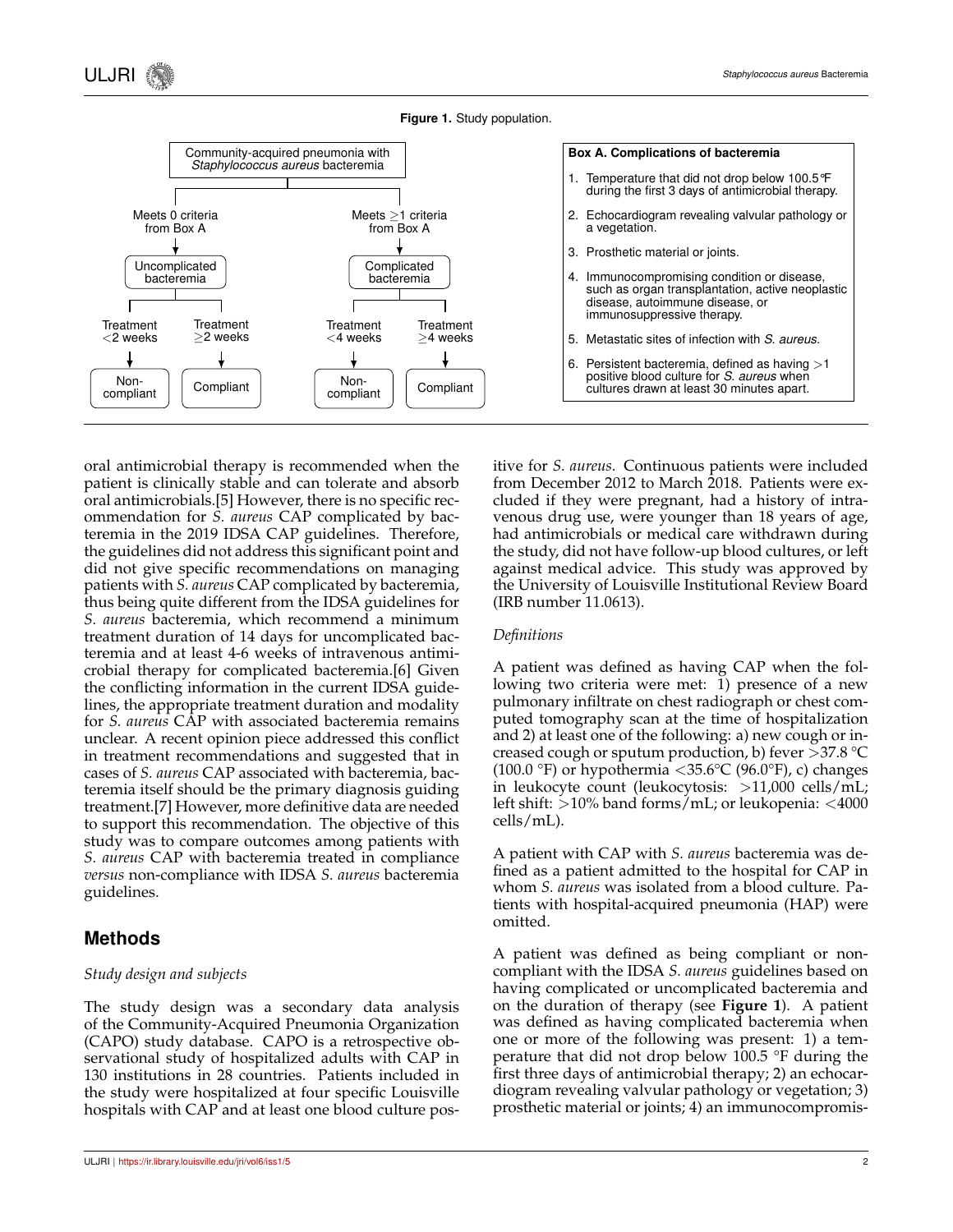**Table 1.** Patient Characteristics of *Staphylococcal aureus* CAP Bacteremia Patients as Non-Compliant and Compliant with IDSA *S. aureus* Bacteremia Guidelines.

|                                             | Non-compliant*<br>$(n=50)$ | Compliant*<br>$(n=67)$ | $\mathsf{P}$   | Missing (%) |
|---------------------------------------------|----------------------------|------------------------|----------------|-------------|
| Demographics                                |                            |                        |                |             |
| Age                                         | 58 [49, 72]                | 59 [46, 70]            | 0.637          | 0           |
| Male sex                                    | 23 (46)                    | 32(48)                 | 0.999          | 0           |
| African American                            | 2(4)                       | 2(3)                   | 0.441          | 0           |
| <b>Laboratory findings</b>                  |                            |                        |                |             |
| Heart rate (beats/minute)                   | 114 [104, 129]             | 112 [100, 125]         | 0.236          | 0           |
| Respiratory rate (breaths/minute)           | 24 [20, 29]                | 24 [20, 30]            | 0.606          | 0           |
| Systolic blood pressure (mmHg)              | 106 [88, 124]              | 104 [92, 119]          | 0.851          | 0           |
| Diastolic blood pressure (mmHg)             | 50 [42, 59]                | 54 [45, 61]            | 0.470          | 0           |
| Temperature $(°C)$                          | 38 [37, 39]                | 38 [37, 39]            | 0.491          | 0           |
| $PaO2$ (mm Hg)                              | 66 [56, 86]                | 88 [66, 103]           | 0.043          | 64.1        |
| Blood urea nitrogen (mg/dL)                 | 21 [17, 41]                | 29 [16, 36]            | 0.517          | 0           |
| Serum glucose (mg/dL)                       | 140 [111, 189]             | 143 [118, 199]         | 0.550          | 0.9         |
| Serum sodium (mEq/L)                        | 138 [134, 141]             | 135 [132, 139]         | 0.081          | 0           |
| Hematocrit                                  | 33 [29, 36]                | 32 [28, 36]            | 0.589          | 0           |
| <b>Medical and social history</b>           |                            |                        |                |             |
| Altered mental status                       | 16 (32)                    | 16(24)                 | 0.444          | 0           |
| Alcohol abuse                               | 3(6)                       | 2(3)                   | 0.737          | 0           |
| Congestive heart failure                    | 13 (26)                    | 15(22)                 | 0.815          | 0           |
| <b>COPD</b>                                 | 18 (36)                    | 14(21)                 | 0.109          | 0           |
| Diabetes mellitus type II                   | 20(40)                     | 29 (43)                | 0.868          | 0           |
| Neoplastic disease<br>Renal disease         | 8(16)                      | 5(7)                   | 0.248          | 0           |
| Cerebrovascular disease                     | 13 (26)                    | 21(31)                 | 0.672<br>0.049 | 0<br>0      |
| Renal failure                               | 12 (24)<br>9(18)           | 6(9)<br>10(15)         | 0.847          | 0           |
| Suspicion of aspiration                     | 3(6)                       | 3(4)                   | 1.             | 0           |
| Nursing home resident                       | 8(16)                      | 8(12)                  | 0.719          | 0           |
| Hospitalized $>2$ days in the prior 90 days | 21(42)                     | 28 (42)                | 1              | 0           |
| Home infusion therapy in the prior 30 days  | 8(16)                      | 4(6)                   | 0.144          | 0           |
| Chronic dialysis in the prior 30 days       | 4(8)                       | 7(10)                  | 0.898          | 0           |
| Home wound care                             | 2(4)                       | 5(7)                   | 0.699          | 0           |
| Family history of coronary artery disease   | 14 (28)                    | 17(25)                 | 0.915          | 0           |
| Coronary artery disease                     | 13 (26)                    | 17(25)                 | 1              | 0           |
| Essential arterial hypertension             | 32(64)                     | 40 (60)                | 0.779          | 0           |
| Hyperlipidemia                              | 18 (36)                    | 27(40)                 | 0.779          | 0           |
| Prior myocardial infarction                 | 10(20)                     | 8(12)                  | 0.349          | 0           |
| Prior PTCA/CABG                             | 7(14)                      | 11(16)                 | 0.921          | 0           |
| <b>Severity of disease</b>                  |                            |                        |                |             |
| Ventilatory support received                | 10(20)                     | 14(21)                 | 1              | 0           |
| Vasopressors received                       | 7(14)                      | 6(9)                   | 0.594          | 0.9         |
| Direct admission to the ICU                 | 16 (32)                    | 22 (33)                | 1              | 0           |
| Pneumonia severity index                    |                            |                        |                |             |
| Risk class                                  |                            |                        | 0.725          |             |
| Risk Class I                                | 4(8)                       | 4(6)                   |                |             |
| Risk Class II                               | 9(18)                      | 12(18)                 |                |             |
| Risk Class III                              | 6(12)                      | 9(13)                  |                |             |
| <b>Risk Class IV</b>                        | 12 (24)                    | 23 (34)                |                |             |
| <b>Risk Class V</b>                         | 19 (38)                    | 19 (28)                |                |             |
| Pneumonia severity index                    | 116 [70, 150]              | 105 [74, 138]          | 0.405          |             |

**Abbreviations:** ABX, antibiotics; COPD, chronic obstructive pulmonary disease; ICU, intensive care unit; IDSA, Infectious Diseases Society of America; IQR, interquartile range; PTCA/CABG, percutaneous transluminal coronary angioplasty/coronary artery bypass grafting.

<sup>∗</sup> Compliance defined as following IDSA Guideline reocmmended antimicrobial treatment. Data summarized as *n* (%) or median [IQR].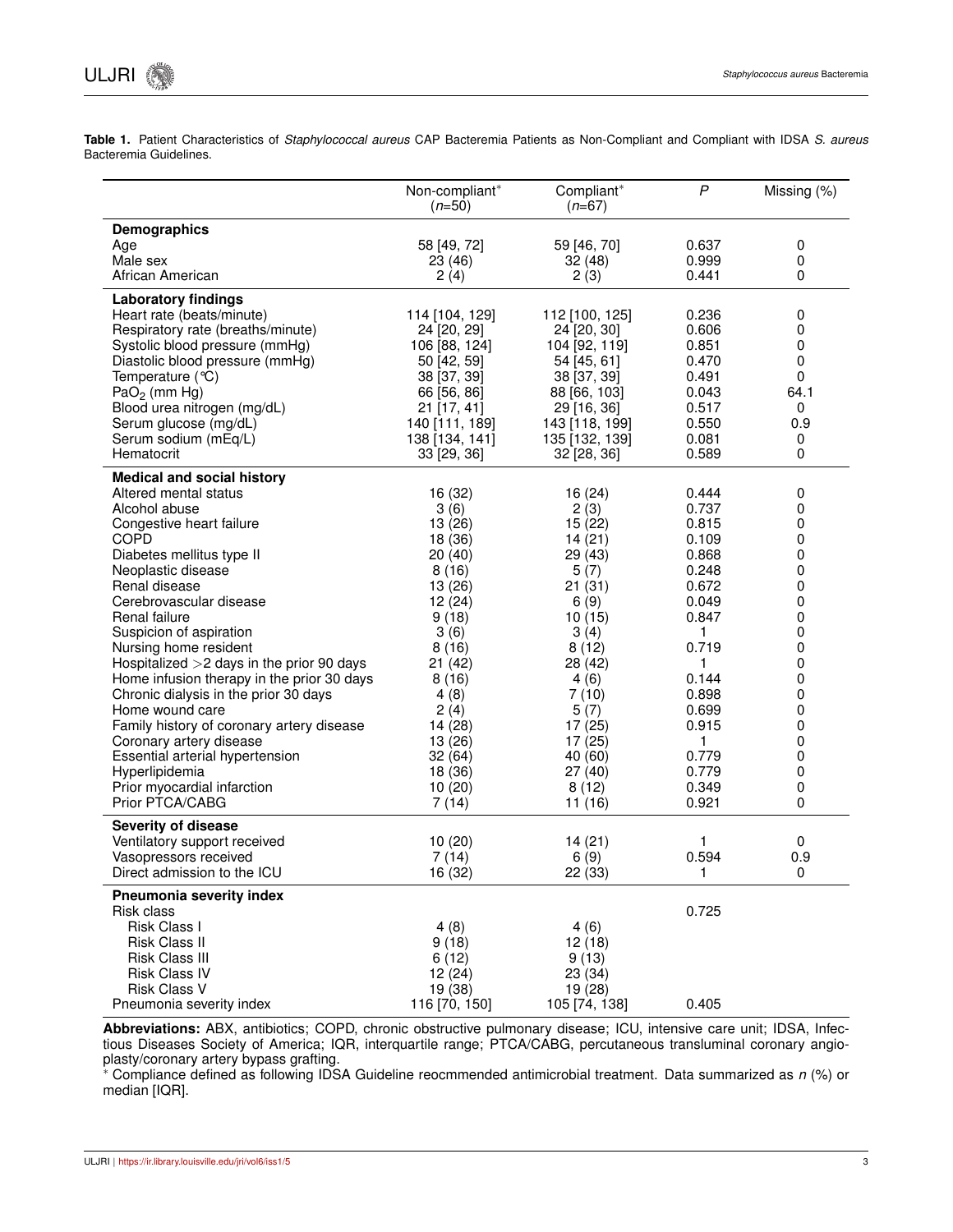| Diagnosis                          | $n (\% )$ |
|------------------------------------|-----------|
| Bacteremia                         | 16 (40)   |
| Sepsis/septic shock                | 6(15)     |
| Pneumonia                          | 5(13)     |
| Endocarditis                       | 3(8)      |
| Line/port/vascular graft infection | 3(8)      |
| Osteomyelitis                      | 2(5)      |
| Cellulitis                         | 2(5)      |
| Septic arthritis                   | 1(3)      |
| Abscess                            | (3)       |

**Table 2.** Reasons for readmission within one year among patients with *Staphylococcus aureus* community-acquired pneumonia and bacteremia.

ing condition or disease, such as organ transplantation, active neoplastic disease, autoimmune disease, or immunosuppressive therapy; 5) metastatic sites of infection with *S. aureus*; or 6) persistent bacteremia, defined as having more than one blood culture positive for *S. aureus* when cultures were drawn at least 30 minutes apart. A patient who did not meet the criteria for complicated bacteremia was considered to have uncomplicated bacteremia.[7]

Patients were divided into two groups depending on the treatment received during hospitalization. Patients were included in the compliant group if antimicrobials were prescribed according to the IDSA guidelines for *S. aureus* bacteremia. Patients with uncomplicated bacteremia should receive two weeks of an intravenous antimicrobial. Any patient presenting with complicated bacteremia should receive at least four weeks of intravenous antimicrobial treatment. Patients with a shorter duration of therapy were included in the noncompliant group.

Outcomes evaluated were time to negative follow-up blood cultures, re-hospitalization within one year due to complications of *S. aureus* bacteremia, and 30-day, 6 month, and 1-year mortality. Death was considered as all-cause mortality. Readmission was defined as any subsequent admission within one year where *S. aureus* was isolated in culture and learned from the fluid. Echocardiogram results were collected from medical records to confirm valvular pathology or the presence of a vegetation.

#### *Statistical analysis*

Continuous variables were represented as medians and interquartile ranges. Categorical variables were represented as frequencies and percentages. Baseline categorical variables were compared using Chi-squared tests of independence, and continuous patient variables were compared using Mann-Whitney U tests. After adjusting for history of cerebrovascular disease and pneumonia severity index, logistic regression was used to compare mortality and readmission. Time to negative blood culture, readmission, and death were analyzed using Kaplan-Meier curves and compared using the log-rank test. A *P*-value less than 0.05 was considered significant.

### **Results**

A total of 117 patients with *S. aureus* CAP and bacteremia met inclusion criteria. Compliance with *S. aureus* bacteremia guidelines was documented in 67 patients, and non-compliance was documented in 50 patients. Patient characteristics are shown in **Table 1**. *S. aureus*–related re-hospitalizations occurred in 23% of patients overall within one year. 21% *versus* 26% of patients were re-hospitalized within one year in the compliant and non-compliant groups, respectively. Reasons for readmission within one year among patients with *S. aureus* community-acquired pneumonia and bacteremia are shown in **Table 2**. Treatment compliance with IDSA guidelines for *S. aureus* bacteremia did not significantly influence re-hospitalization for either group; (adjusted odds ratio [aOR] 0.70 [95% CI: 0.29– 1.70]; *P*=0.42; **Figure 2**).

#### *Mortality*

The 30-day mortality for the entire population was 7.7%. The 30-day mortality was 6% for the compliant group, and 10% for the non-compliant group. Adjusting for potential confounding variables, the difference in 30-day mortality between the compliant and noncompliant groups was not statistically significant (aOR 0.67 [95% CI 0.15–2.83]; *P*=0.576). (**Table 3**)

The 6-month mortality for the total population was 24%. For the compliant group, the 6-month mortality was 18%, and for the non-compliant group, it was 32%. Adjusting for potential confounding variables, the difference in 6-month mortality between the compliant and non-compliant groups was not statistically significant (aOR 0.51 [95% CI 0.19–1.36]; *P*=0.178). (**Table 3**)

The 1-year mortality for the total population was 30%. For the compliant group, the 1-year mortality was 19%, and for the non-compliant group, it was 44%. Adjusting for potential confounding variables, the compliant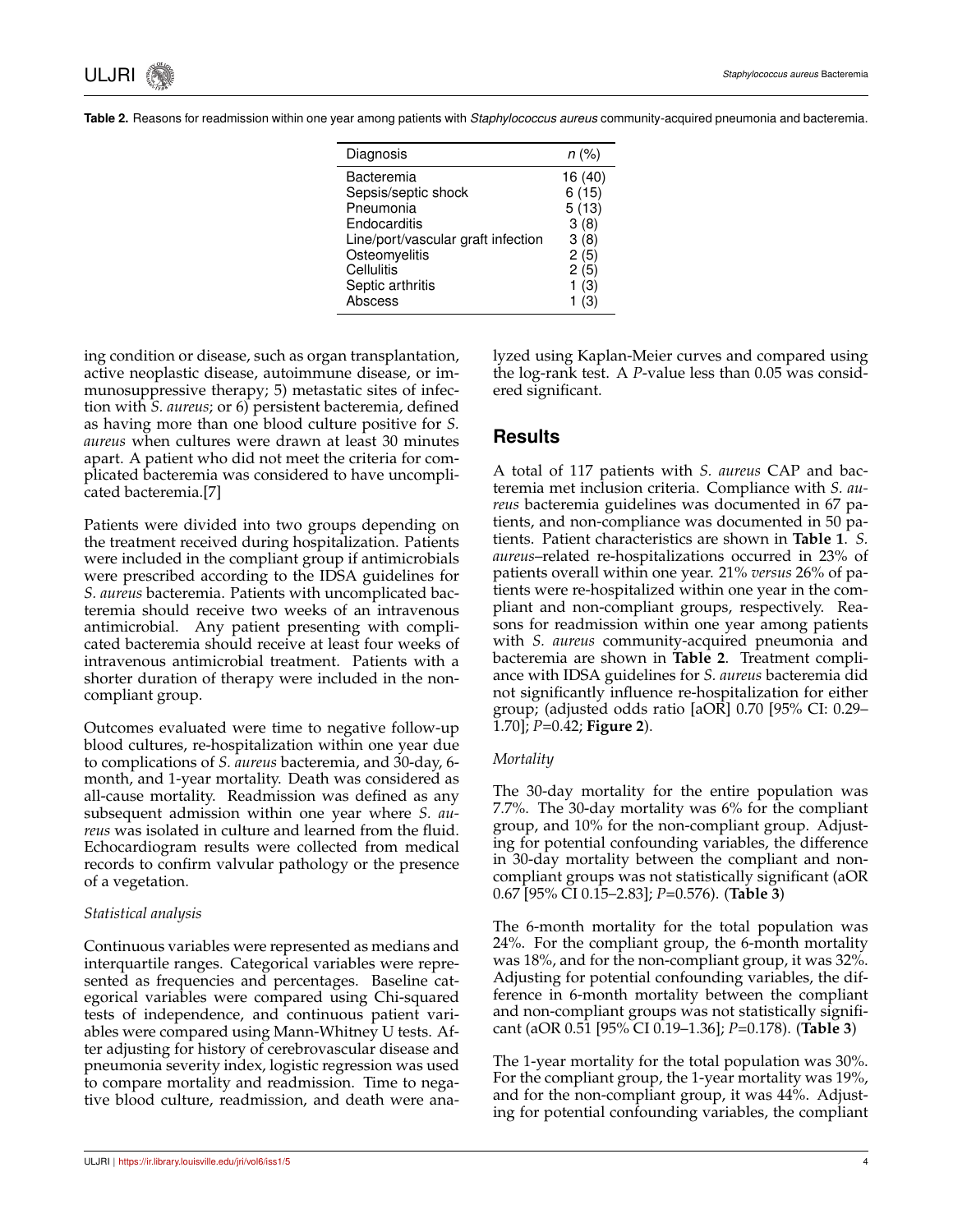

**Figure 2.** Kaplan–Meier curve for time to readmission within one year of hospitalization for community-acquired pneumonia with *S. aureus* bacteremia.

group had a 69% reduction in 1-year mortality compared to the non-compliant group (aOR 0.31 [95% CI 0.12–0.76]; *P*=0.011). (**Table 3** and **Figure 3**)

Time to negative blood culture (median [interquartile range]) in the compliant group was 3.6 [1.04, 4.18] days compared to 2.4 [2.34, 6.02] days in the non-compliant group; *P*=0.142 (**Table 4** and **Figure 4**).

# **Discussion**

The present study demonstrated that patients with *S. aureus* CAP plus bacteremia, when treated according to the IDSA guidelines for *S. aureus* bacteremia (compliant) rather than the IDSA guidelines for CAP (noncompliant), had a 69% reduction in 1-year mortality (aOR 0.31 [95% CI 0.12–0.76]; *P*=0.011). Suggesting a longer course of antimicrobials for CAP beyond the 5-7 days recommended per the IDSA CAP guidelines may be necessary if *S. aureus* bacteremia is also present to reduce the risk of complications. Following the IDSA guidelines for *S. aureus* bacteremia may improve longterm mortality (1 year) for patients with *S. aureus* CAP who also have *S. aureus* bacteremia.

During readmission within one year after admission for CAP with *S. aureus* bacteremia, subsequent hospitalization due to *S. aureus* infection, such as bacteremia, sepsis, endocarditis, or pneumonia (as shown in **Table 2**) was seen in 40% of patients. These results show that



100%

**Figure 3.** Kaplan–Meier curve for time to death over one year after hospitalization for community-acquired pneumonia with *S. aureus* bacteremia.

*S. aureus* bacteremia with CAP is a severe infection with a higher subsequent hospitalization rate for complications. Furthermore, it is recommended to follow-up care of these patients upon hospital discharge.

The present study showed significantly lower mortality than previously described for *S. aureus* bacteremia in patients with HAP or CAP. De la Calle *et al.* reported 30-day total mortality for *S. aureus* bacteremia HAP and CAP as 46.9%.[3] *S. aureus* bacteremia HAP patients may be more likely to have multiple hospitalassociated complications with subsequent higher mortality than *S. aureus* bacteremia CAP patients. However, even the 30-day mortality for *S. aureus* CAP with bacteremia has been reported as high as 37%.[3] Again, this may reflect that most of our patients were treated with a longer duration of intravenous antibiotic therapy, complying with IDSA guidelines for *S. aureus* bacteremia. Thus, providing adequate treatment of the bacteremia itself is the primary predictor of outcomes for CAP patients with *S. aureus* bacteremia.

In the present study, 30-day and 6-month mortality among the compliant and non-compliant groups was not statistically significant, but the 1-year mortality was; *P*=0.01. Hence, no improvement in outcomes will be appreciated when complying or not complying with the IDSA *S. aureus* bacteremia guidelines until one year. However, this is a benefit of reporting longterm outcomes—to show that certain management is associated with higher survival. Therefore, in this case,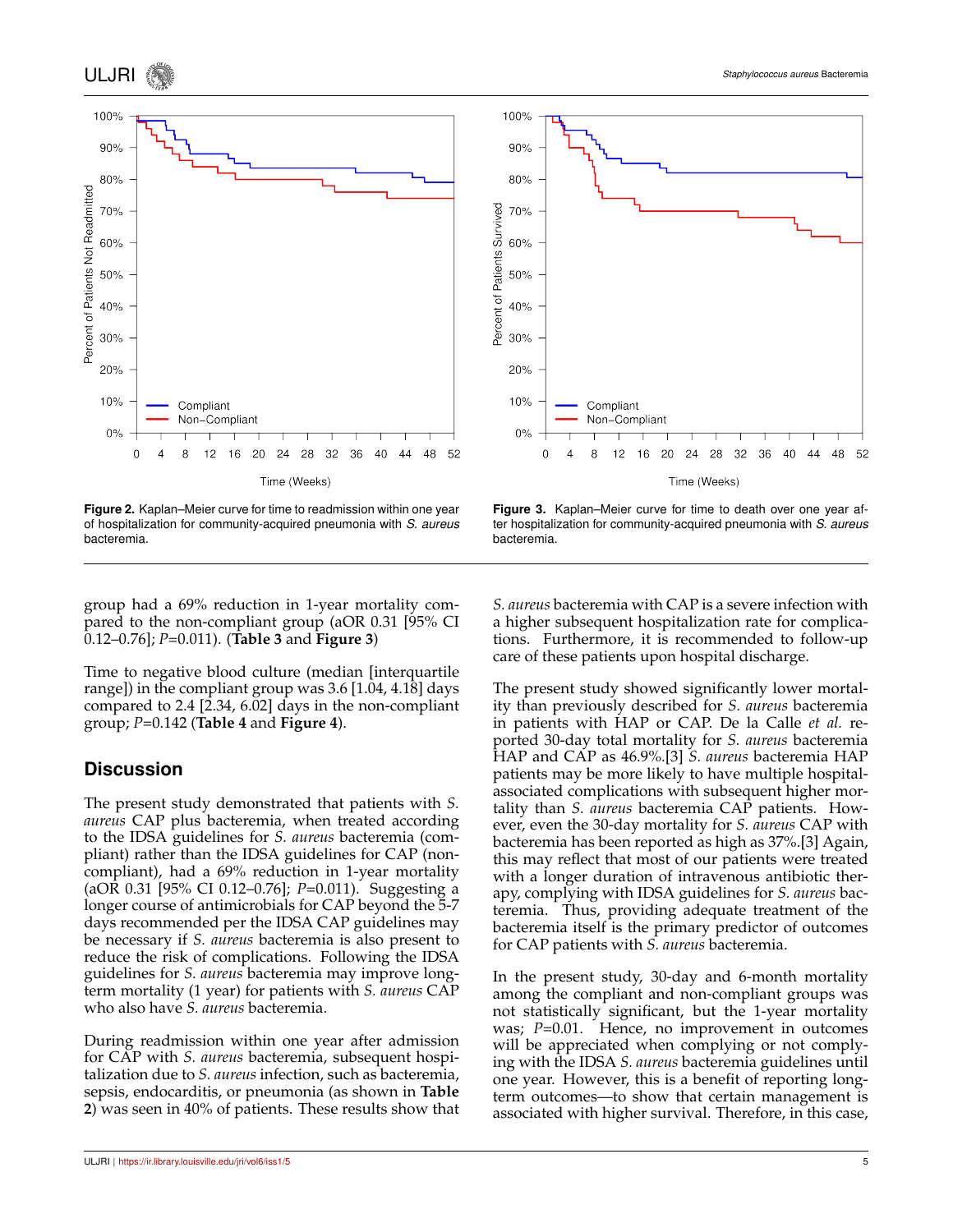|             |  |  |  | Table 3. Mortality outcomes at 30 days, six months, and one year for patients hospitalized for community-acquired pneumonia with S. aureus |  |  |
|-------------|--|--|--|--------------------------------------------------------------------------------------------------------------------------------------------|--|--|
| bacteremia. |  |  |  |                                                                                                                                            |  |  |

| Mortality | Non-compliant | Compliant | Odds ratio [CI]     | P       |
|-----------|---------------|-----------|---------------------|---------|
| 30-day    | 5(10)         | 4(6)      | $0.67$ [0.16-2.83]  | 0.57568 |
| 6-month   | 16 (32)       | 12(18)    | $0.51$ [0.19-1.36]  | 0.17778 |
| 1-year    | 22 (44)       | 12.7(19)  | $0.31$ [0.062-0.50] | 0.01142 |

**Table 4.** Time to negative blood culture for patients hospitalized for community-acquired pneumonia with *S. aureus* bacteremia.

|                                                  | Time to negative blood culture, median [IQR] |       |
|--------------------------------------------------|----------------------------------------------|-------|
|                                                  |                                              | 0.142 |
| Compliant group $(>14$ -day treatment)           | 3.57 [1.04, 4.18]                            |       |
| Non-compliant group $\left($ < 14-day treatment) | 2.42 [2.34, 6.02]                            |       |

**Abbreviations:** IQR, interquartile range.



**Figure 4.** Kaplan–Meier curve for time to negative blood culture (in days) for patients hospitalized for community-acquired pneumonia with *S. aureus* bacteremia.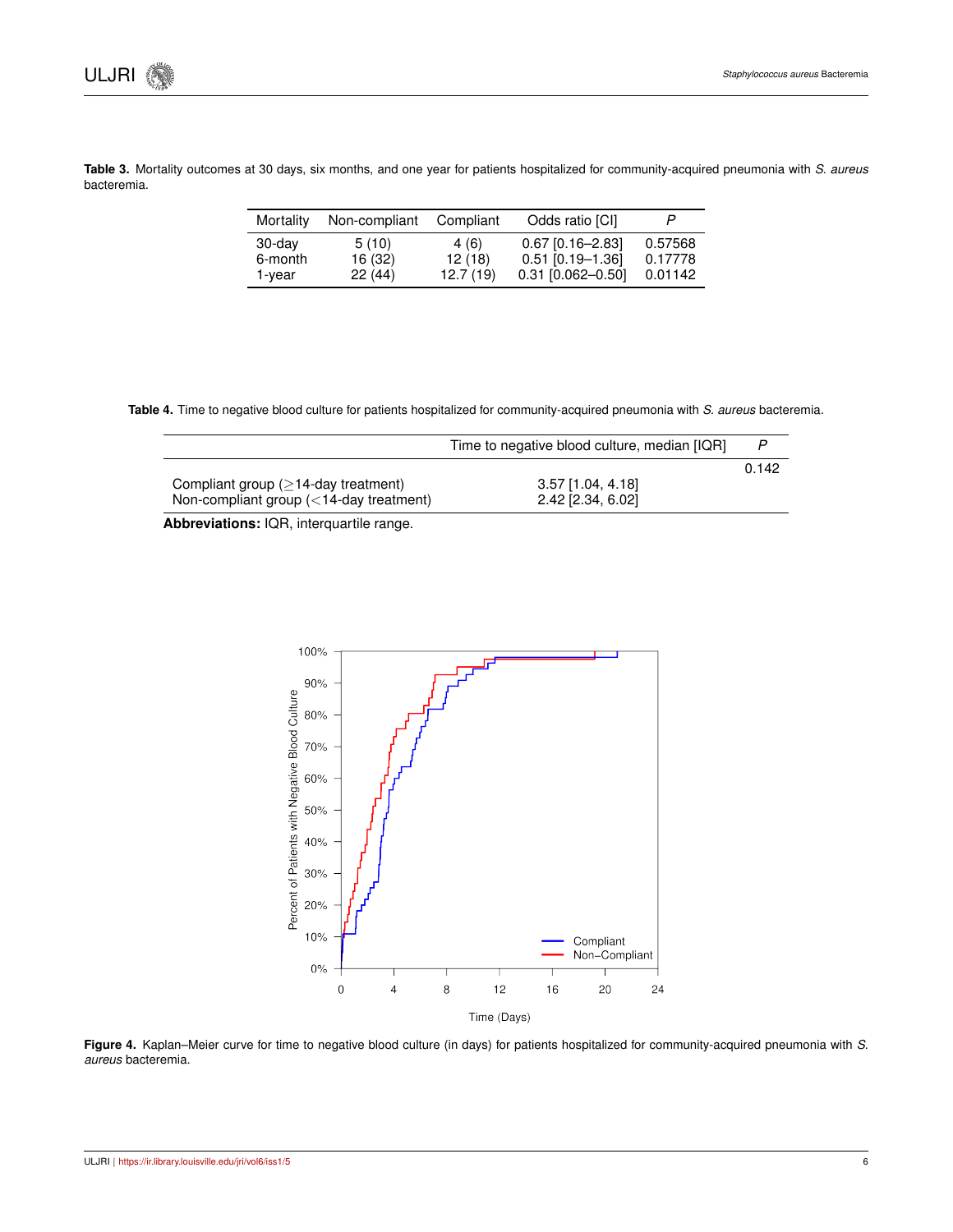the IDSA *S. aureus* bacteremia guidelines dictate treating uncomplicated *S. aureus* bacteremia with CAP for at least two weeks of antimicrobials and at least four weeks of antimicrobials for complicated *S. aureus* bacteremia with CAP.

A study describing long-term outcomes for all *S. aureus* infections described a 42% mortality for patients within one year of diagnosis and further reported that 43% of the patients required re-hospitalization within that year.[8] While that study did not describe the differences in treatment among the different types of *S. aureus* infections, most of the patients were treated for skin and soft tissue infections.[8] The proportion of our patients who required re-hospitalization for our entire population was 23%. Perhaps this lower proportion was because a large proportion of the patients in our study had an infectious diseases consultation. Eighty percent of the patients included in the present study had an infectious diseases consultation, with 96% of those patients being treated in compliance with IDSA guidelines for *S. aureus* bacteremia. Infectious diseases

**Acknowledgements:** The authors acknowledge the efforts of the University of Louisville Pneumonia Study Group, University of Louisville, Louisville, KY.

**Received:** June 18, 2020

**Accepted:** December 8, 2021

**Published:** February 17, 2021

**Copyright:** © 2022 The author(s). This original article is brought to you for free and open access by ThinkIR: The Uniconsultation has demonstrated improved outcomes for patients with *S. aureus* bacteremia.[9] In addition, some studies found that at least 50% of patients with *S. aureus* bacteremia will develop complicated bacteremia [10], which supports appropriate management to prevent subsequent complications and hospitalizations.

Limitations of the present study primarily include its retrospective nature and relatively low number of patients (sample size of 117). Study strengths include an evaluation of long-term outcomes, including mortality as well as re-hospitalization. The two groups also had similar patient characteristics.

Overall, the present study suggests that adequate treatment of patients hospitalized for *S. aureus* CAP with bacteremia in compliance with IDSA *S. aureus* bacteremia guidelines decreases the odds of rehospitalization within the following year and improves long-term mortality. However, further research is needed to determine whether there is a difference in non-mortality outcomes, such as long-term complications.

versity of Louisville's Institutional Repository. For more information, please contact thinkir@louisville.edu. This article is distributed under the terms of the Creative Commons Attribution 4.0 International License (CC BY 4.0), which permits unrestricted use, distribution, and reproduction in any medium, provided the original author and source are credited.

**Funding Source:** The author(s) received no specific funding for this work.

**Conflict of Interest:** All authors declared no conflict of interest in relation to the main objective of this work.

### **References**

**1.** Que Y-A, Moreillon P. *Staphylococcus aureus* (including staphylococcal toxic shock syndrome). In: Bennett JE, Dolin R, Blaser MJ. Mandell, Douglas, and Bennett's principles and practice of infectious diseases. Eighth ed. Philadelphia, PA: W.B. Saunders, **2015**:2237-71.e5.

**2.** Self WH, Wunderink RG, Williams DJ, et al. *Staphylococcus aureus* community-acquired pneumonia: Prevalence, clinical characteristics, and outcomes. Clin Infect Dis **2016**; 63(3):300-9. [doi: 10.1093/cid/ciw300.](http://dx.doi.org/10.1093/cid/ciw300) [PMID: 27161775.](https://pubmed.ncbi.nlm.nih.gov/27161775/)

**3.** De la Calle C, Morata L, Cobos-Trigueros N, et al. *Staphylococcus aureus* bacteremic pneumonia. Eur J Clin Microbiol Infect Dis **2016**; 35(3):497-502. [doi: 10.1007/s10096-015-](http://dx.doi.org/10.1007/s10096-015-2566-8) [2566-8.](http://dx.doi.org/10.1007/s10096-015-2566-8) [PMID: 26780692.](https://pubmed.ncbi.nlm.nih.gov/26780692/)

4. González C, Rubio M, Romero-Vivas J, González M, Picazo JJ. Bacteremic pneumonia due to *Staphylococcus aureus*: A comparison of disease caused by methicillin-resistant and methicillin-susceptible organisms. Clin Infect Dis **1999**; 29(5):1171-7. [doi: 10.1086/313440.](http://dx.doi.org/10.1086/313440) [PMID: 10524959.](https://pubmed.ncbi.nlm.nih.gov/10524959/)

**5.** Metlay JP, Waterer GW, Long AC, et al. Diagnosis and treatment of adults with community-acquired pneumonia: An official clinical practice guideline of the American Thoracic Society and Infectious Diseases Society of America. Am J Respir Crit Care Med **2019**; 200(7):e45-e67. [doi:](http://dx.doi.org/10.1164/rccm.201908-1581ST) [10.1164/rccm.201908-1581ST.](http://dx.doi.org/10.1164/rccm.201908-1581ST) [PMID: 31573350.](https://pubmed.ncbi.nlm.nih.gov/31573350/)

**6.** Liu C, Bayer A, Cosgrove SE, et al. Clinical practice guidelines by the Infectious Diseases Society of America for the treatment of methicillin-resistant *Staphylococcus aureus* infections in adults and children. Clin Infect Dis **2011**; 52(3):e18-55. [doi: 10.1093/cid/ciq146.](http://dx.doi.org/10.1093/cid/ciq146) [PMID: 21208910.](https://pubmed.ncbi.nlm.nih.gov/21208910/)

**7.** Ramirez JA, File T, Musher D. Duration of antibiotic therapy for patients with bacteremic *Staphylococcus aureus* comunity-acquired pneumonia. Univ Louisville J Respir Infect **2018**; 2(1):Article 1. [doi: 10.18297/jri/vol2/iss1/1.](http://dx.doi.org/10.18297/jri/vol2/iss1/1)

**8.** Haessler S, Mackenzie T, Kirkland KB. Long-term outcomes following infection with meticillin-resistant or meticillinsusceptible *Staphylococcus aureus*. J Hosp Infect **2008**;